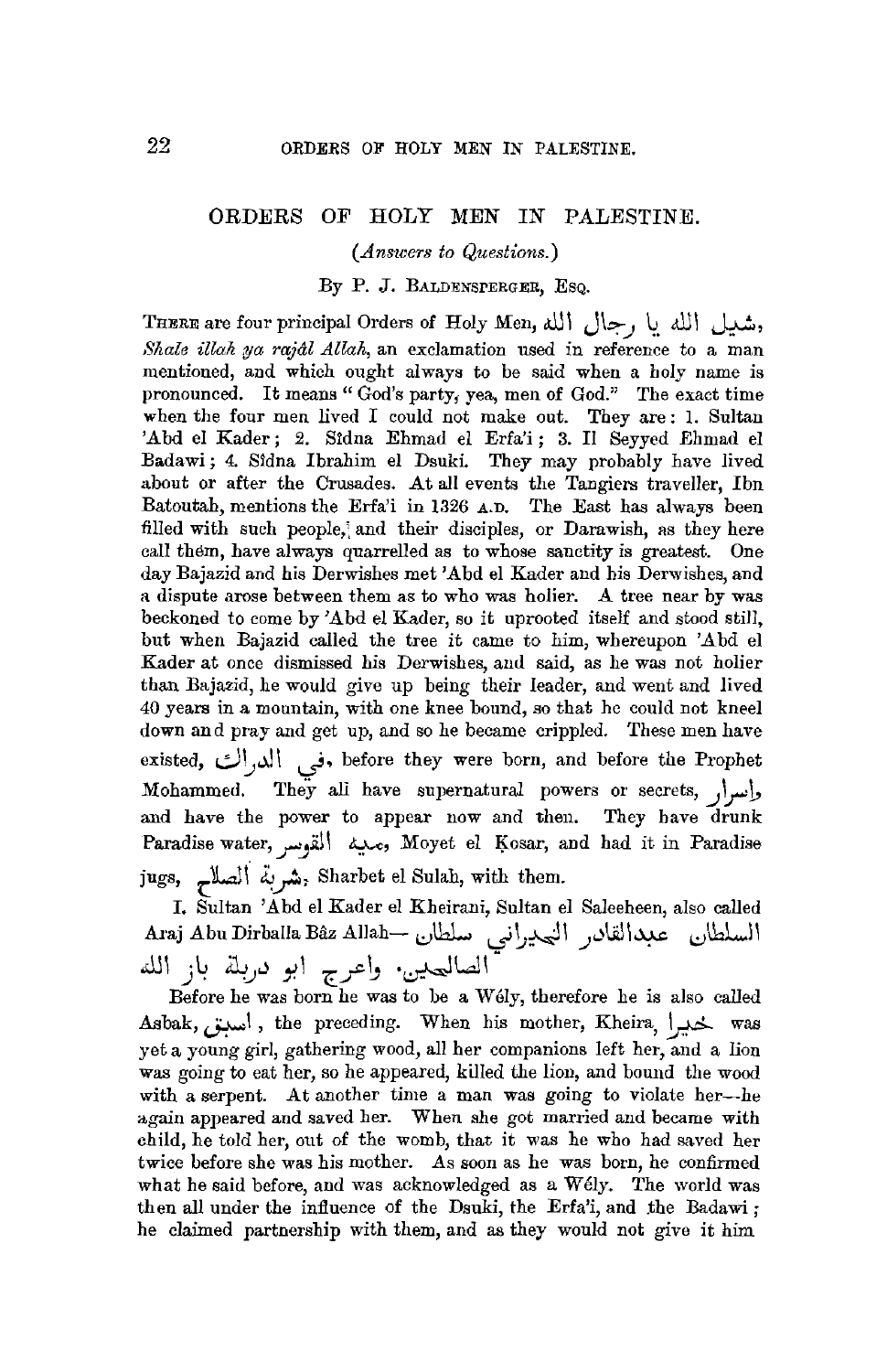they went to Medina to the prophet Mohammed, who referred to the angel Gabriel, who himself had given him Paradise water. But the angel again went to God, and God acknowledged him as a fourth partner; for there was a prisoner among the Christians who called for help ; the Badawi would have brought him within three hours, the Erfa'i within two hours, and the Dsuki within one hour-but 'Abd el Kader flew off and brought him within half an hour. They all now acknowledged him. 'Abd el Kader was looking to the west for a throne. When he was going to Algeria he met Bajazid, and, as above mentioned, remained forty years, whilst he was crippled, without praying ; so the angel Gabriel came and asked him to pray, but he said he would only kneel down on the neck of Bajazid. So Gabriel went to tell God, and God allowed him to kneel down on the neck of Bajazid and Majazid. ~). l-o J ~J ~ ~- The last expression means *to who1n will become more.* He then became the holiest of the orders. He then loosed his knee, but limped ever after-wherefrom his title  $\frac{1}{\epsilon}$ , the limper. He wore a white woollen shirt only; his Derwishes ought to wear no other, and the more their garments are patched the more honourable they are before God. He now knew that he was going to be buried in Bagdad, and sent there to have an abode for him to pray, *by>-,* Kbalwe, and a well for his ablutions, but the Welies of Bagdad sent a plate of milk, full to the brim, and asked him to drink from this without spilling a drop, saying, "As little space as there is left for your fingers in this plate, so little is there any space in Bagdad for you." 'Abd el Kader then stretched out his hand to Paradise and brought a rose, covered the milk, and sent it back, telling them, "As I covered this milk with the rose, so will I take you under my protection." They at once knew the Paradise rose, and acknowledged him as their protector. He settled and married in Bagdad,

and dreadfully persecuted the Devil-worshippers, الشيطان. Abadeen el Shetân, who hate him to this day, for they still exist. He died and left sons and daughters. He had a son who used to hate women, because he " walked with God." His father told him to leave Bagdad, because be could not thus live with human beings. Next morning he was dead, and when they wanted to carry him off to be buried, his bier flew off to Alouss, in the midst of the Euphrates, where his abode is still visited. .Another son, Sidi 'Abdel Jabbar, J~I ~ *..S~,*  is buried near his father in Bagdad, where only clean women can light and clean the abode ; men are not allowed to enter. One day the father and son were praying, when a serpent came along to visit<sup>7</sup>Abd el Kader. She had eight horns, four big ones and four small ones alternately, as a crown on the head. The son being afraid, kicked her away. When the father had done praying, he reproved his son for interrupting his prayer. The serpent asked a place in Paradise, which he promised her, and she told him to kill her at once, that she may enjoy it at once. The son killed her, and her head is still hanging there to this day.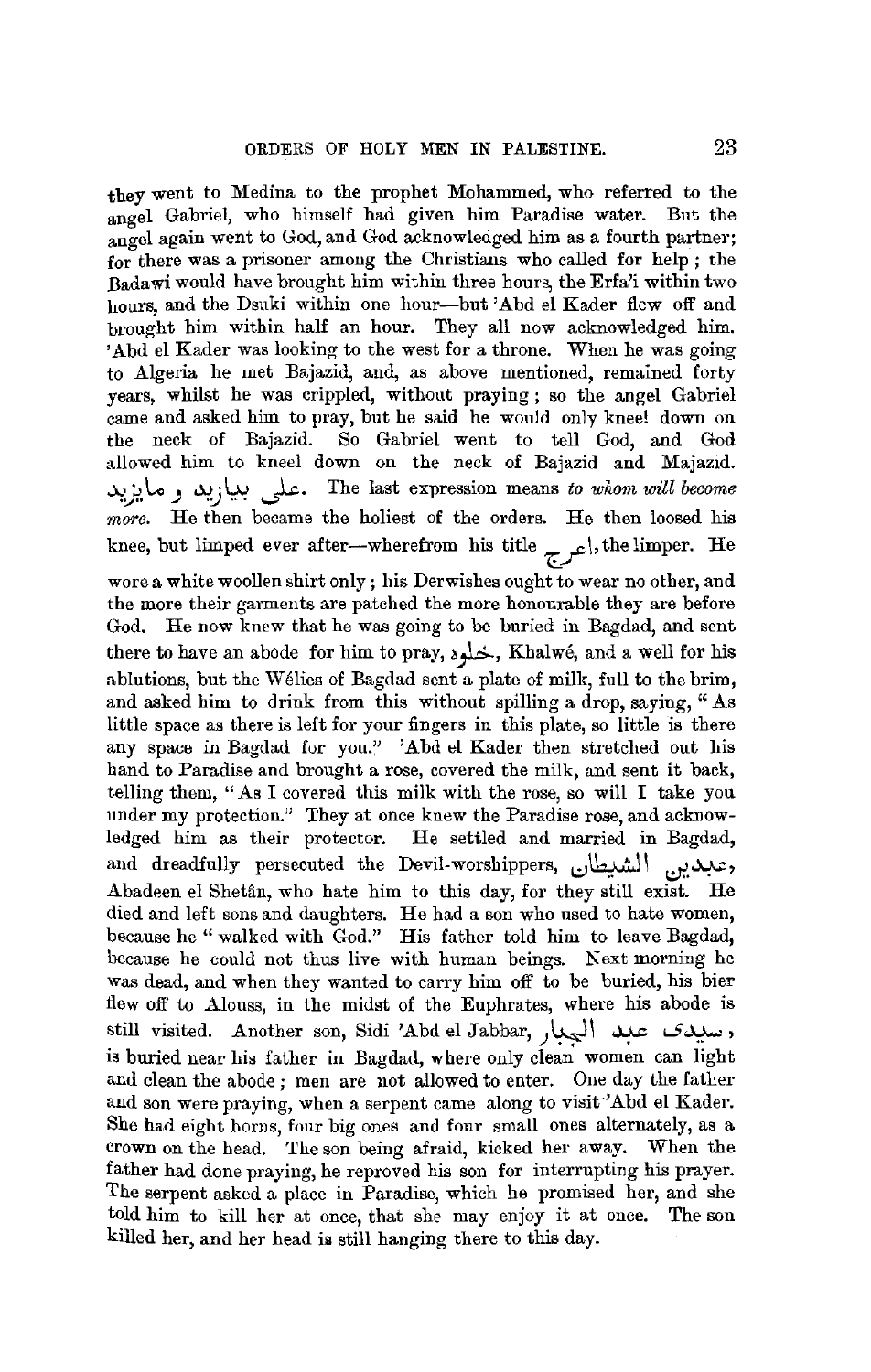When the Devil-worshippers again increased, he asked for a cannon from the Sultan Murad, of Constantinople, because when he ('Abd el Kader) was dead, the *........ Ir fad, Devil-worshippers, soiled his grave*; so Sultan Murad pushed a cannon, which went alone to Bagdad, the Sultan following it; it then began shooting by itself, till all the *Erfad*  were killed. He then told the cannon to be quiet, but the cannon would not. He gave it a mighty push, and still it wonld not. He then tore open its mouth, whereupon it was quiet; the signs of the Sultan's fingers are still visible, and the cannon is chained, lest it begin again.

He has many of his Derwishes living in the beautiful Haram and Mosk belonging to them, and money is brought there plentifully from all Mohammedan countries to embellish his monument and feed the servants attending to it and to the lands belonging to it. They wear the white cap or turban, the colour of 'Abd el Kader. His standard also is white--in fact, though he presides more especially over all kinds of weapons, and his Derwishes have power to deprive the sword of its strength, yet he is the peace-maker, as his colours and name indicate. Previous to entering the Order, the candidate goes to some holy man of the Order he wishes to belong to, and studies his duties as Derwish. He lives under observation, and if the sheikh finds him fit, he puts his hand on his head, repeating the Fattiha seven times, and says, "Have you made up your mind to walk and keep the way of our Lord the 13adawy1" -:#'\_,\..'-;JI *\j~ ~), .,)...:- 1....\$!;.;J* ~.f!, and, after the affirmative, takes a piece of sugar, spits on it, and having told him all he should do, and what is forbidden, gives him the sugar to eat and spits in his mouth, and tells him, "God and your Lord (the founder of the Order) will punish you for your faults, and be with you in your needs." The newly-admitted can at once work wonders, and with drums and cymbals the feast is made (after paying the fee). The candidate is beaten with swords, and struck on the head, and the endless *Hei* and *Allah* are repeated. A real Derwish must openly wear his master's colours and uniform. Men are often initiated into the Orders without carrying about the spear and begging, which they ought to do. The candidate is received on a Thursday evening generally, as they mostly then hold their religious exercises, *\_fa* . The man comes to the highest in rank, a Khalify, . خلائفه, and says, "I beg to be admitted to the Order of our Lord the Sheikh 'Abd el Kader, all here present to be witness." Nothing is done then till a certain sum is paid, from 3 piastres up to £1, when a diploma is given with the names of the generations of the sheikh initiating him written thereon, up to 'Abd el Kader. If the sum is the highest, besides the power to work miracles and tread on fire or swallow it, to wound with swords and heal the wounds, to hold serpents and every poisonous animal, is inscribed on it. Often single letters following each other, or a sentence of the Koran, are written on the diploma. But to seal the real reception a lamb or goat is killed, and the Derwishes of the neighbourhood join in the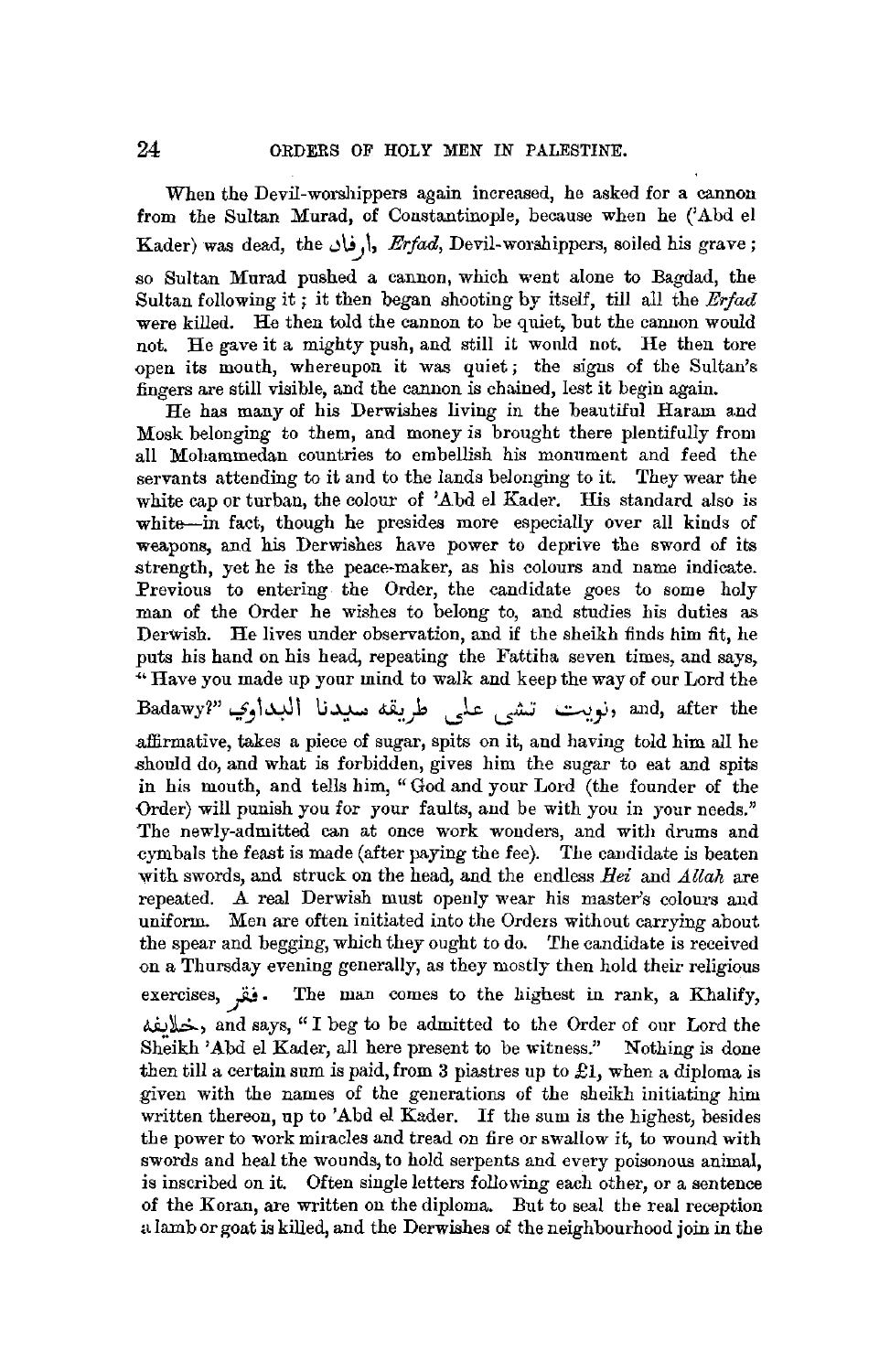£east ; they all eat it as on all other occasions. Elisha had also to slay oxen and boil their flesh and give it to the people before following Elijah, 1Kings xix, 20-21. The turban of the new sheikh also is put on by the Khalify, and be becomes ~• Mu'amam. This is the first degree. The second degree is the Naķeeb, نقدب; he has charge of the instruments. When they are brought forth, the Nakeeb calls down the blessing on them  $\hbox{before the ceremonies begin; thus:}~~$ شيل الله الفاتحه ال<sub>م</sub> هذ*ى* العدة الى حصرة النَّبَى والى سيدنا الغدر ابو العباسى والى God's party, we say the Fatiha <sup>، •</sup> أخو<sup>ن</sup>ه النياسي نقيب العدة هذه. to these instruments, to the presence of the prophet, and to our Lord Khadder Abu 'l'Abbas, and to his brother Elijah, the holder of these instruments, or the guardian." This is repeated three times before the music begins ; the instruments are generally the standard,  $\langle \cdot \rangle$ , *Reiey*; the small drum,  $;\psi$ , *Bâz*; the cymbals, كاسة, Kasséy; and the big drum or Nobéy, نوبه. They never have any wind instruments, as the Jews of old, though the functions of the Nakeeb seem very much the same as those of Heman and Jeduthun, as mentioned in 1 Chron. xvi, 42. '' Those that should make a sound, and with musical instruments of God."

Incense is now burned, and the whole congregation praise the Lord, the ceremony resembling the description of the singers (Levites) at the consecration of the temple at Jerusalem in 2 Chron. v, 13. The highest in rank is the Khalify, who can confer the Order upon another person, as he is the substitute of the sheikh to whose Order he belongs. He may also be Khalify to several Orders, which is not usually allowed to the Nakeeb or simple Derwish. As a rule, they are respected by anybody who knows them to be Derwishes, though much depends on the influence of the family he belongs to. Thus a Khateeb, of Beit Dejan, ridiculed a Derwish in a piece of poetry ; the Derwish appealed to his Order, and the Derwishes of the region gathered **in** the house of the Khateeb to judge the case, and punish him accordingly.

Sheikh Saleh, **)L:,** ~.!., of Safrie, a village only a mile east of **L** ~ Reit Dejan, who was always ready to ridicule everything, wrote some poetrv on a Derwish of the Order of the Seied el Badawi. This Derwish, the Sheikh Abd er Rahman Abu Ja'coub, is almost blind, and on that account had a nickname, *Di'hnan*, نحنان. He went out one day aud stumbled over the carcase of a mule and broke his arm, which so much amused our bard, the Khateeb, that he composed the following  $r$ hymes: $-$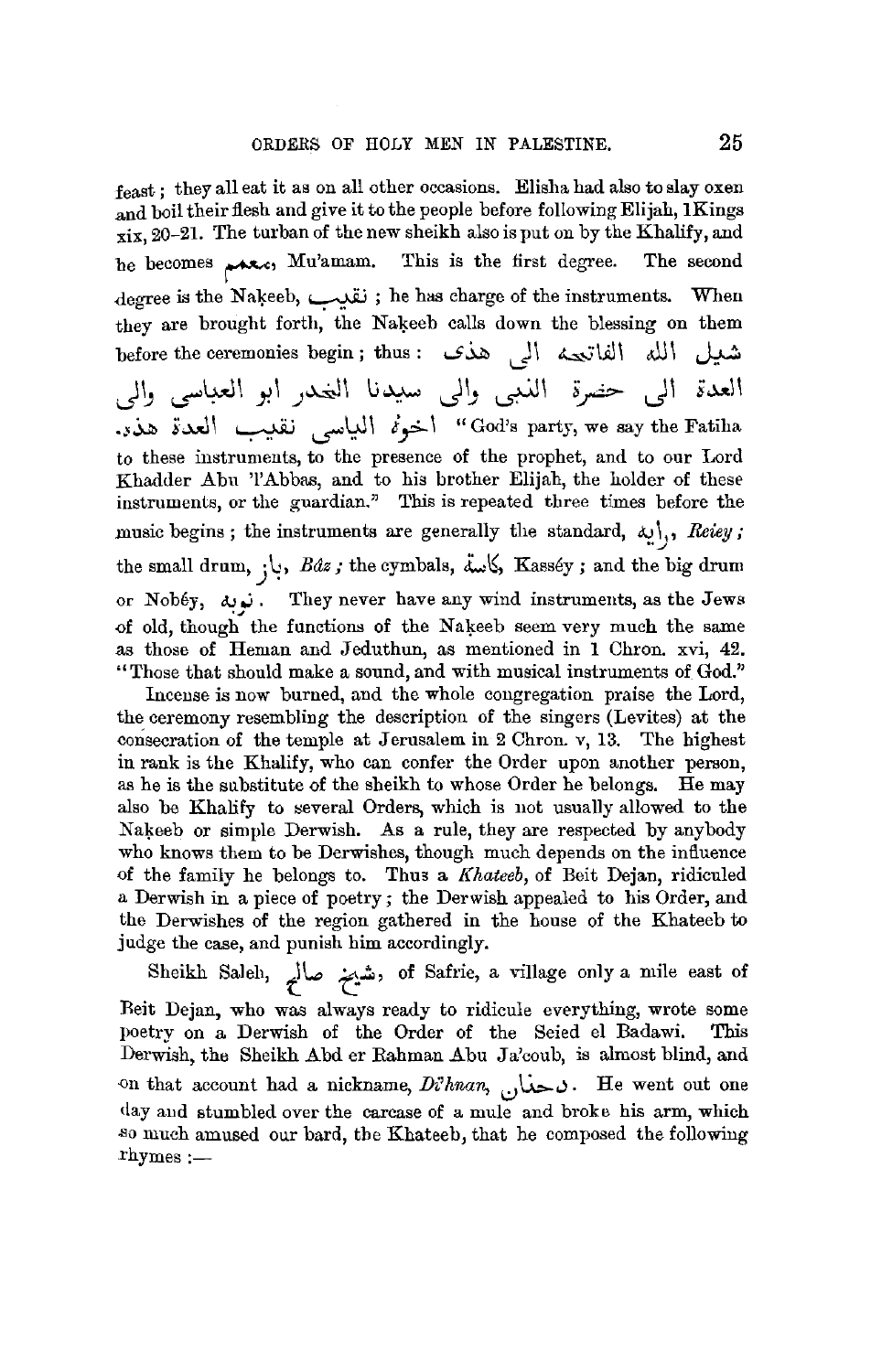My rhymes with measure I began, Abtadi wanzim wa awzan i.:JJJb l'-.:i ~b ..s.0..J \ <sup>~</sup> Listen what happened to Dihnan ; **W** ali jara la Dihnan ,).;.>-,., <....SI I,;=':"" *JJ\_,*  His hoe on his shoulder, eastward he went, Hamel faso wa muha wed **j)'r'J** .t...:IJ J.,cl.:... 0<br>Towards Sheikh Ethman's monument. Imsharek darb el Sheikh Ethman H<br>H **<sup>A</sup>**carcass met him in the way ; Lakato hal if'tisset ~I JAi ~l <sup>~</sup> Waka' fiha riji' mawju' ~ **t::;J** lzj He stumbled at it and hurt itself. **t\_J=':""J"" t:=':""~** ::ci A rib has touched him, so we heard, Wa sabahu dale' min il <lulu' t.,WI\ i.:)'"" t:L; <½l,J t"' لِينَ فَي مَا الله العُمْرَان (; Wa nashab fi dakno il musran مُنْشَبَ في دُقلَهُ العُصْرَان (; Na nashab fi dakno il musran لمس وقبح فديها ومال النسمة للمائل السمع لله السمع العمل العامل العامل العامل العامل العامل العامل ال His right hand broke. Inkasrat idahu il shamal ll.JJI .)'..\!.I 0' > t"' (., t,j He called out with all his voice, Saah' bisotahu ya irjal J~) ~ *Kj~* Ll, <sup>~</sup>[:';j Come andhelpme,oh 'Urjan! (his kindred). Ifza'nli ya 'Urjan *1..:,,1~),t:.* 4 JrJI , When the news went to his house, Rah' il khabar 'alla 1-beth ~I ~ ~ ·11 L~ Ba'bul and Bkheth, his children, cried : Sa'hat Ba'bul wa Bkheth ~~) JJ~ *~-\,.p* 

t<J 00 0 ٤  $\mathcal{L}$ **NHW** z 't:J rn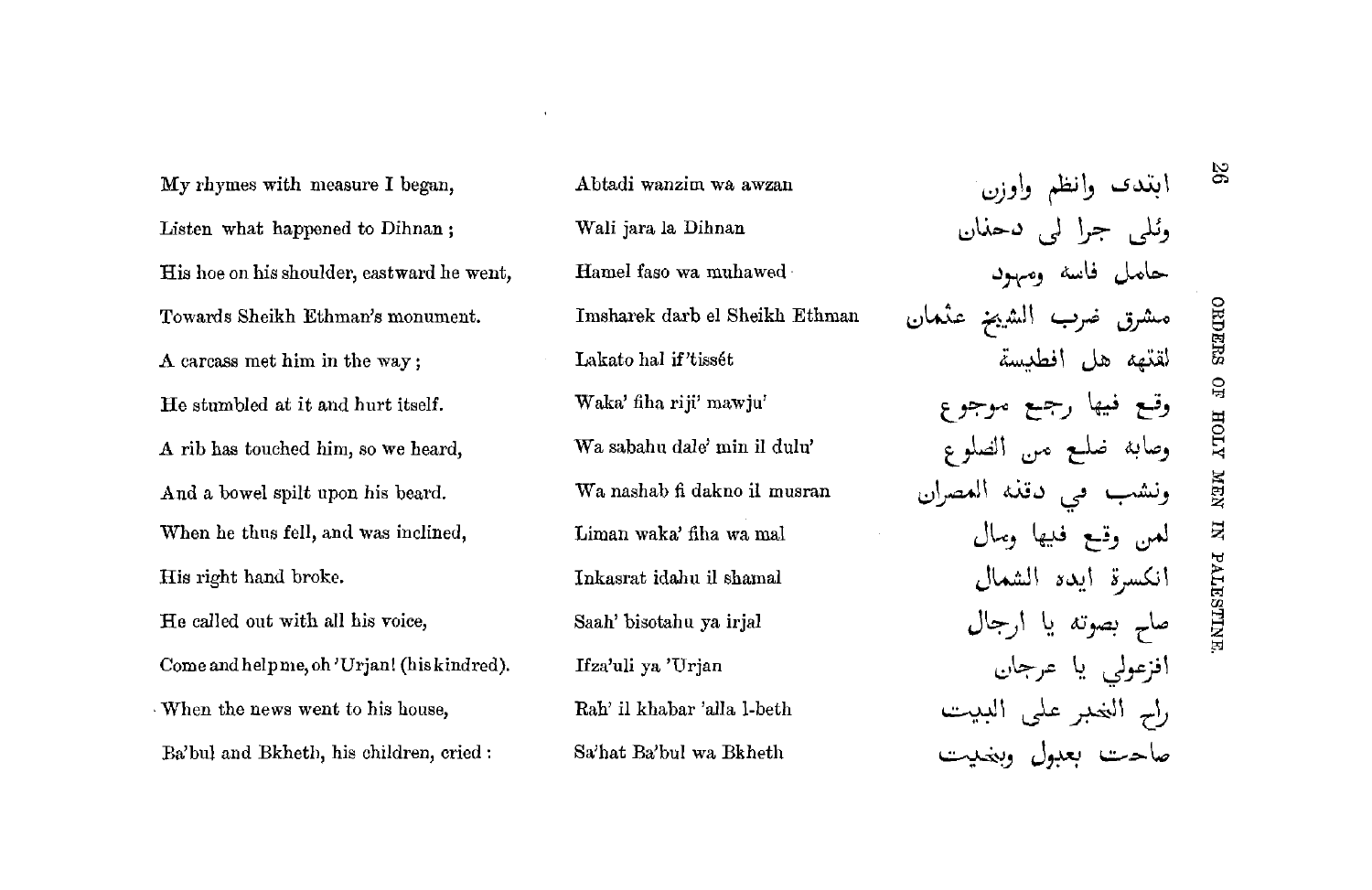Bring to him some wine, 'Tis a cure for the sick. His son Jacob also heard the news ; Running, his heart terrified, He said: Bring carob-juice, 'Tis a cure for the sick. When Ba'hur had heard the news, With flowing tears she came : Perfect safety to you "generous chief,'' Father of honours and invitations. But when the Emmani (his Khalify) heard it, He came yelling as a jackal: Bring Farrar, the physician, With rags and pomegranate sticks,

Hatu lo moyet inbeed Hatha shifa lal mareed Rah il khabar illa Yakub Yajri wal kalb mar'ub Kal hatulo moyet kharub Hatha shifa lal 'ayan Rah' il khabar 'la Ba'hur Tijri wa dumu' inhur Kalat salamtak ya bahlul Ya abul karam wal def'an Rah il khabar il' 'Ammawi Aja yeseeh' seh' il wawi Hatulo Farrar il indawi Bishrita wa tabet ruman

هاتوله مىية نىبيد هذ شيفا الالمريد راح الن*خبر ال*ي يعقوب **YJ.z-**/° 1-;-ul ~ *...s* ft . قال هاتوله مىييە خرو*ب* هذا شدفا لا عدار، راح الغجر الى بعمور ت<sub>ل</sub>جر*ی ودمو*ع انہور قالة سلامتك با ب<sub>ي</sub> يا أبو الكرم والص*نيفان* راح النحمبر العماوي 'جا يصي*م ميم* الواوي هاتوله فرار ال**م**داو<sub>ي</sub> *\;)L.,j ~?* 11., *AJ..?,\_;,!,.~* 

 $\mathbb{Z}$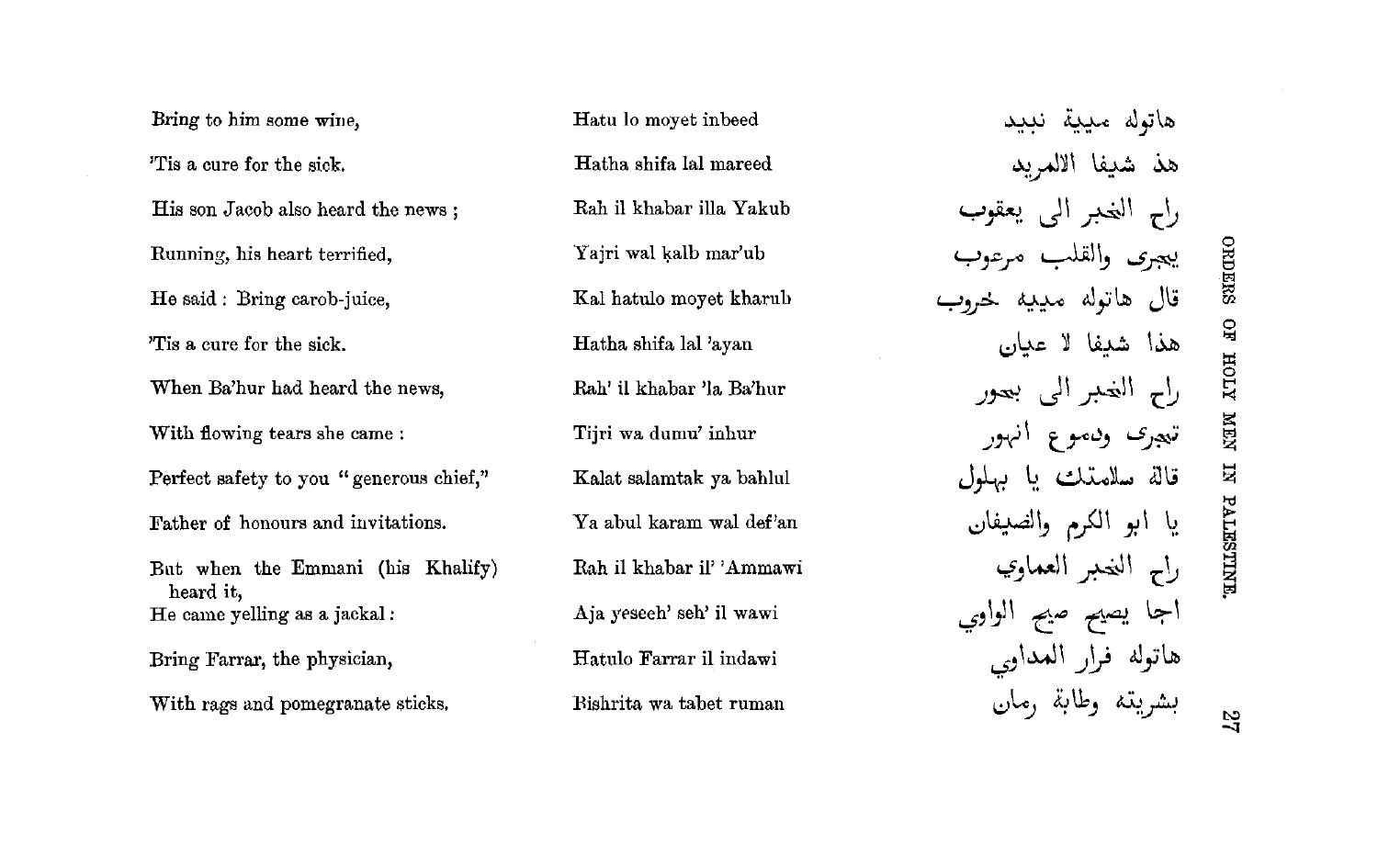And when Sreikhun heard about it, Rah il khabar ila Sreikhun *0~r* JlµI c~ <sup>00</sup> He came running as insane Aja yejri zei il majnun 0~~1 I..S· *)* I..S fr?. \~\ ودوله خرية دنون محمدت Wadulo kharet Danun ودوله خرية دنون من العبد العبد العبد العبد العبد العبد العبد العبد ا 0w.., '9,r"' <sup>0</sup> Mixed with dirt of Sliman. Wagharbiha kharet Sliman *4,?..J-..,* E3 Rah il khabar ila Ibrahim Abu مراح البحبر الكل ابراهيم ابو شاهين The news reached also Abu Shaheen, ,<br>- من الحجم الخبر الكل ابراهيم ابو شاهين The news reached also Abu Shaheen, , "II ~ yk:,- lzj Who came with fig.tree wood. .Jab fi yido 'ud el teen d.'-' iJy:- Ii~. l::tl But when the news went to Raful, Rah il khabar il Raf'ul J,;\_) JI fall cG ;;J She came running as a ghoul : J}if lJ ~L:3-.. .t]l:; ...... What a pity, generous chief, Kalat khsara ya bahlul z ك قلمة معنى المركز على العامة (70 Your beard is yellow from being smoked. Daknak saf'ra min il dukhan \_;~ll y,I JI fall 'C~ And when Abu 'I Kher had heard, Rah il khabar la Abu 'I Kher z He came running as a bird, Aja yejri zei ii teer r,bll ..f) I..S~ k:,-1 ست السيس السابق السيس السابق السابق السابق السابق السابق السابق السابق السابق السابق السابق السابق السابق السا<br>1. المس السابق المسلم السابق السابق السابق السابق السابق السابق السابق السابق السابق السابق السابق السابق السا

1 Thnt is, "swiftly."

 $\sum_{n=1}^{\infty}$ 1 Ajat titjri zei il ghul J\_,.JI *...S·* **,.,sJ."'j:::J** k;--1 <sup>~</sup>") z As his revenge for suffering. 'Ajabin midet zarnan 0l.oj fa.., *~r* 

~

**ts:l**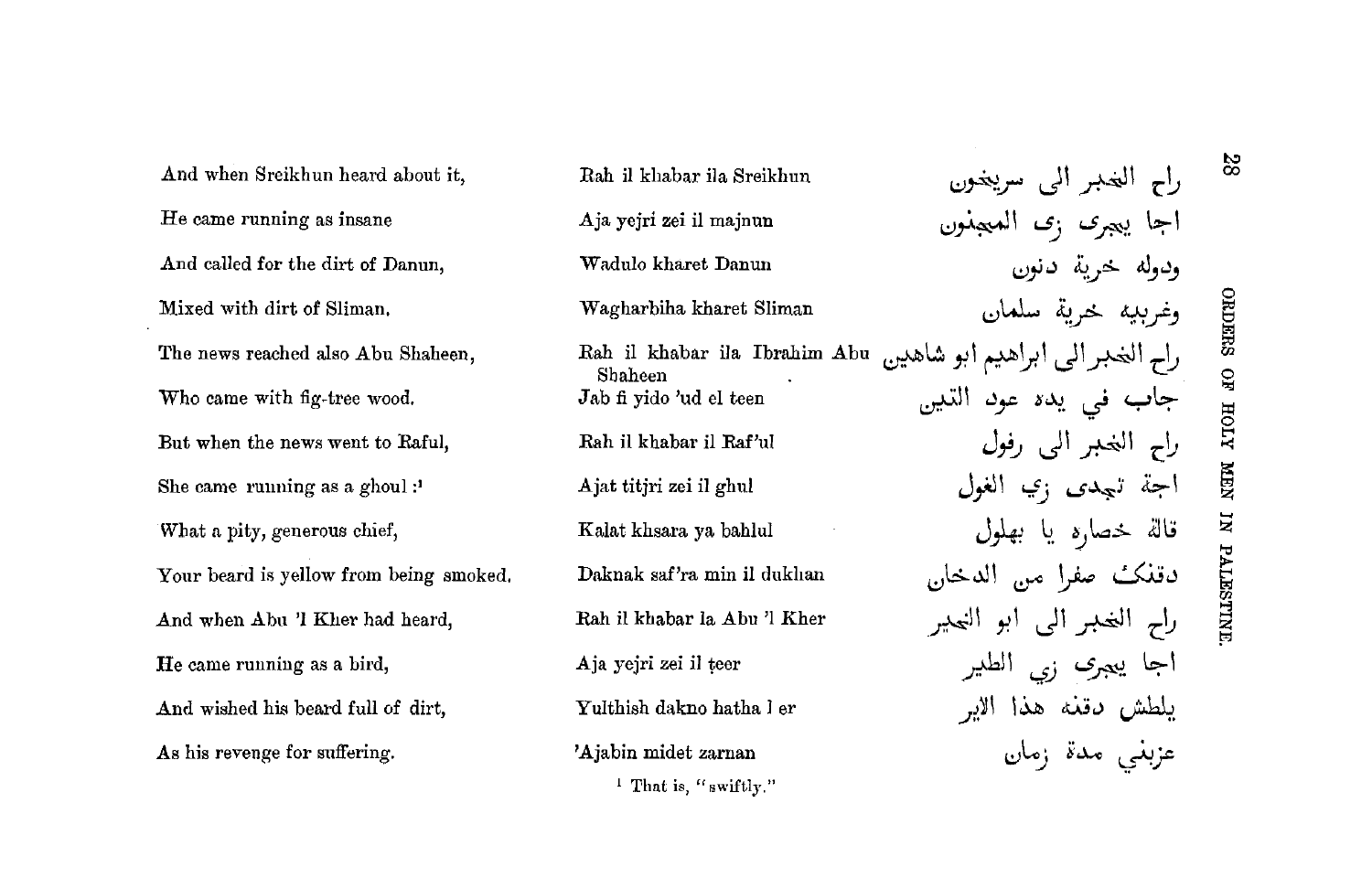The shepherd boys and people of all ages sang and repeated these verses till the offended Derwish complained to his co-fraternity, and the Khateeb had to pay two hundred rattles of rice and a hundred sacrifices, sheep or goats. After trying to get the sentence changed, and having given supper to the thirty Derwishes assembled, and breakfast the next morning, without obtaining pardon he left the assembly and did not appear again in the village for some time. The Derwishes carried away what he possessed. This was a great offence; smaller offences also are punished. Throwing down the turban of a Derwish may be atoned for by a single sacrifice, but never for less.

II. TheSheikhEhmadelErfa'i, ~J ~\.:)\ ~\ *J}\* ~I\ ? ,, L: **<U:-** ill\ as his name indicat<:is, is the Viper-charmer, and therefore his Derwishes are expected to touch vipers and all poisonous things, without being hurt, by calling out to their Lord, *,..s-\,;)* \ l?, ill I **J~,**  "Help ! oh, Viper-charmer." His part in the world was the desert and desolate places. His Derwishes have also the white or parti-coloured cap. His standard is red and white; he is the most jealous of the fom· saints, and **will** not allow his Derwishes to leave his Order and join another. The Derwishes ought never to kill serpents for fear of them, but always invoke his name. His tomb is in Bosra, near the mouth of the Euphrates. His Derwishes, and even Christians of Palestine and Syria, told me about a pond near his Makam so full of poisonous serpents that the poison swims on the top of the water as yellow as sulphur or melted butter. As the spot is at a considerable distance from the Euphrates, all wild beasts assemble round it to drink, but are afraid of the poison. Every Friday an antelope, M~, *karakand,* ~omes there; all the beasts get up, and the antelope, gravely approaching, strikes the water with its horns, first in one way, then in the other, making the sign of the cross {this is the Christian version), when all poison becomes dissipated, and the beasts approach and drink, after which the poison again covers the face of the waters for a whole week. • سبوع , suboo'aa. A man who was offered £300 to bring a horn of this antelope was struck with awe, and would not when he saw it. Rubbed in oil, this horn is even as efficacious against serpent bites as the horn of the cerastes, and therefore is invaluable.

The Derwishes belonging to this Order generally carry about serpents in leather bags for show, and perform with them. The Egyptians have a better serpent for real plays; although very deadly, the Fi, the Haje', or Egyptian cobra (Naja Haje'), is found in the southern part of Palestine only. This serpent lifts up the fore part of its body, graciously swinging itself to the sound of the Neie,  $i,j$ , but here the Derwishes keep the people in ignorance as to the danger of the different kinds whether they are venomous or not, and they know them well enough. A Derwish of the Erfa'i Order.used to come to my house at Jaffa with snakes, the most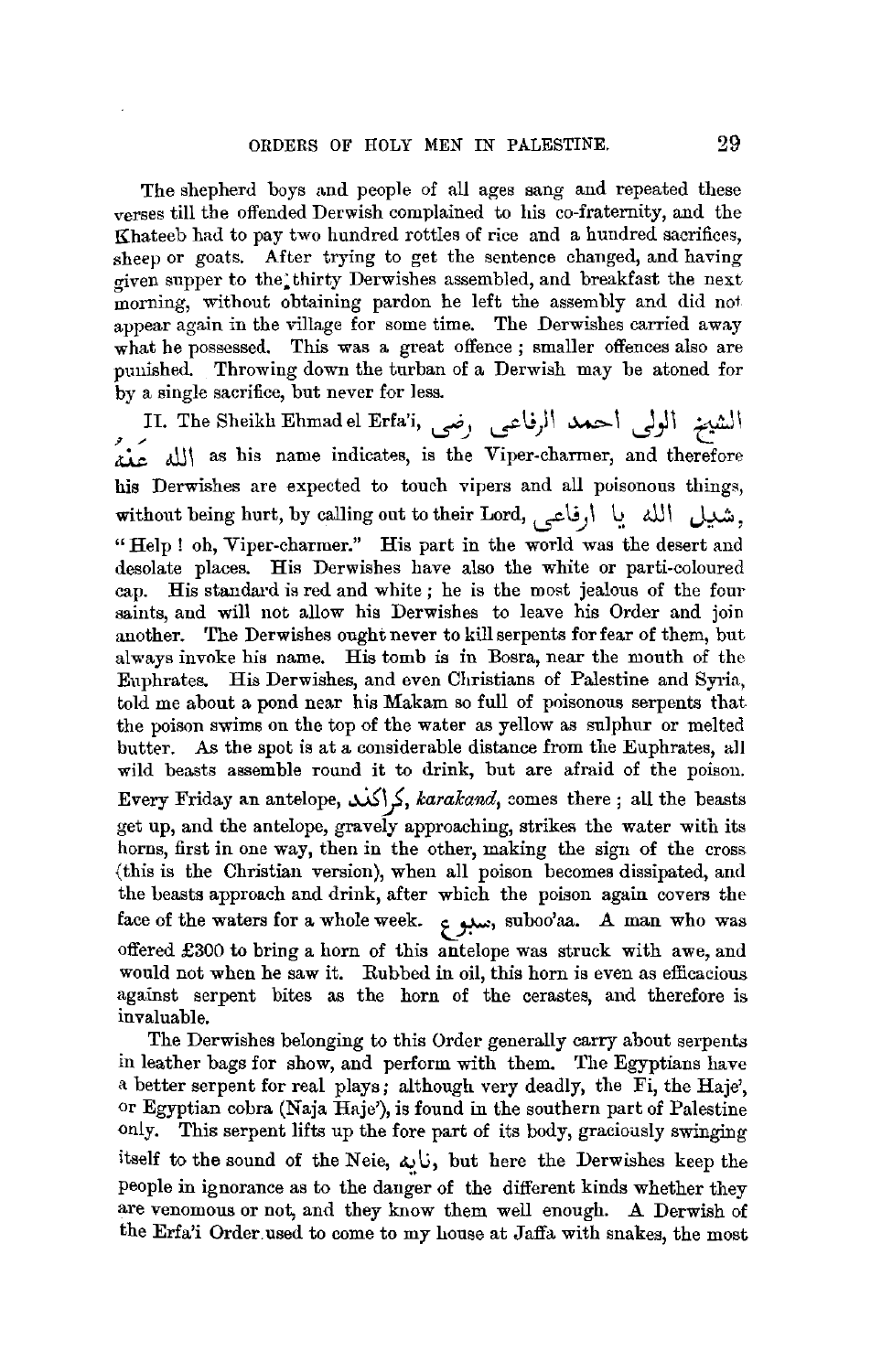showy of them being *Zamenis carbonarius*, the shiny black serpent known as the  $\mu$  by the natives, and greatly feared in some districts. It is one of the longest serpents, and on account of its powers of raising itself dreadful stories are told about it, as lying in the ways and making them impassable, cutting a man in two by twisting itself round his body. It does not live long in captivity. It refuses food, and in the bags of the serpent-charmer dies very soon. They give it bran, supposing it to eat this. The fields of Palestine abound with them, and it is easier to find another than to keep the old one. They lose their shining colour when in captivity for more than a week. They live in one place, and never go far away. A carbonarius that I let loose on the field near the house remained in the vicinity for years, coming out in the warm hours of the day, and hiding during the hottest. Next to this, the *Ooluber Bsculapii* is mostly carried about by Derwishes; it is a very showy serpent, often as thick as a man's arm, and nearly 2 metres long, it resists hunger a good deal better than the carbonarius. The snake-charmers take the snakes simply out of the bag, put them round their neck, and make them run on the ground. A snake seldom attacks its owner, and if it does bite, the man licks the tiny wound it makes-wholly without danger-to the great astonishment of the bystanders, and coppers flow in on such occasions.

Besides these two they have the *Zamenis viridiflavus,* which they call Yahudieh, or Heiet el Beit, حية البيت Yahudieh, or Heiet el Beit, حية serpent), then the *Ccelopeltis lacertina, ;~\_)* Rabda, and the *Ooluber quad'l'ilineatus,* <½l..!...i Nashabe, the jumper, of which serpent they have many tales, as its flying across valleys, and even penetrating camels, from its velocity, and many fear it greatly. This is probably the serpent mentioned, Isaiah xiv, 29, a fiery flying serpent. The *Eryx jaculus*known as  $\mu$ جدیل Barjeel, is supposed to be one of the most deadly serpents, though as innocent as any serpent can be. **An** Erfa'i Derwish handled them with the greatest caution, and was greatly astonished to see me take them up without previous talk ; although he well knew that he himself was not poison-proof, he considered me initiated into some real secrets, altogether unknown to him, and wondered why I never handled the *Daboia-Xanthina*, which is a very deadly snake. The Daboia, in fact, is the only poisonous serpent I found with such Derwishes, but they get rid of them as soon as they can, and change them for show's sake with the finer spotted *Coluber Zamenis Viridiflavus*. As an excuse they say that the viper (Daboia) is deaf, and does not hear the invocation of the very holy Erfa'i. I have known several ignorant Erfa'i Derwishes misled by the idea that all serpents are venomous, and having tried all kinds without danger, also treat the Daboia viper in the same way. Two, I know, died in 1892—the one working at Jaffa was warned by the owner of the grounds, but invoked the Erfa'i. He felt his strength going about an hour after the bite, and twenty-four hours afterwards was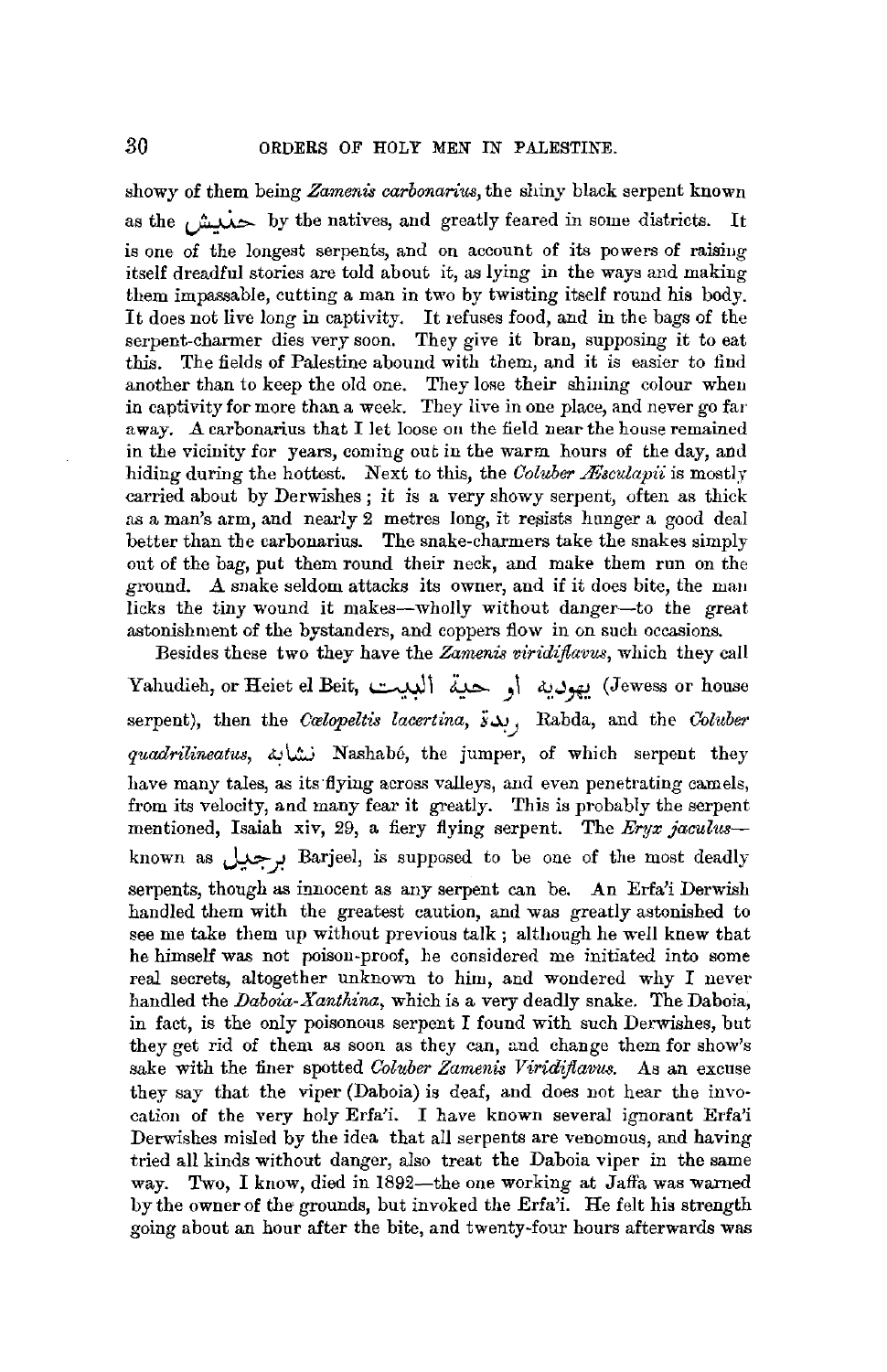-dead. Another Derwish was bitten in the thumb in June, 1892, in the environs of Lydda. No particulars are known about him. He came to the \_Mosk at Lydda and fell down in the court, and died without letting the Daboia go ; he had choked her, for they both were found dead. Happily most Derwishes well know the dreadful effect of the bite of this serpent, and the rapidity with which the fangs are replaced when taken out. It is true the fangs can very easily be plucked out, but others soon come in their place. I found seven fangs on each side. Daboias resist hunger for an astonishing length of time. I have never seen them take any food, though I kept several upwards of a year without their touching the food given them, such as live mice, lizards, or other serpents. When a Derwish is initiated into this Order, he takes a piece of sugar from the mouth of the Khalify, and, whilst the Khalify reads his verses, appointing him to the Order, and making him serpent and poison-proof, he spits in his mouth from time to time, as giving him of his juice ; this is also often done to others not belonging to the Orders, to make them serpent-proof---Christians, Jews, or Mohammedans. But even these serpent-proof candidates, **..,jJ** b. and *....S~* (literally su1Tounder and surrounded) (by the protection of the Erfa'i), do not always touch serpents, although in the act of being "surrounded," a serpent is to be put round the neck of the candidate, and the ear-lap bitten by the serpent; the Hawi then licks it up, invoking his Lord. It seems a grey falcon is the bird *par excellence* into which the Derwishes, or at least the Khalify, can sometimes be changed, or at least which the Chief of the Order appears and protects. lbn Batoutah, the Tangiers traveller, says that "the virtuous Sheikh Ehrnad el Erfa'y lived in Um Obeidah, and had great friendship with Abu Medin Sho'aib, son of El Hosain. Sheikh Ehmad had palm-trees. One year, when he was cutting the dates, he left a bunch for his brother Sho'aib, ~ *.\_?--*I **u""** *...J.* i ~ - They afterwards met in the holy station at 'Arafat." The servant of Sheikh Ehmad, Reslan, رسلان, had heard about the dates, and asked him if he now wanted them. Sheikh Ehmad allowed him to have them, and soon after he laid the dates before them. The people of the abode of the Sheikh Ehmad afterwards said that in the evening of the day of 'Arafat they saw a grey falcon, با; اشہب , come down on the palm-tree, take the dates and fly away in the air. Thus in Damascus, near the gate Eidjabiyeh, on the burying-place of the pious Reslan, this was written A.D. 1326. العابد الصال*ح رسلان المعروف بالبا*ز الاشهد*يه* 

Ill. The Seyyed Ehmad el Badawy was considered the most holy before Abd el Kader, and is still so acknowledged, at least by his Derwishes. They wear the red woollen turban, and have a red standard. His tomb is in Tantah, in Egypt, and his feast is held about the Nile overflow. This Order is the most popular, and greatly venerated in Palestine. In the processions they are very wild, beating themselves, and sticking great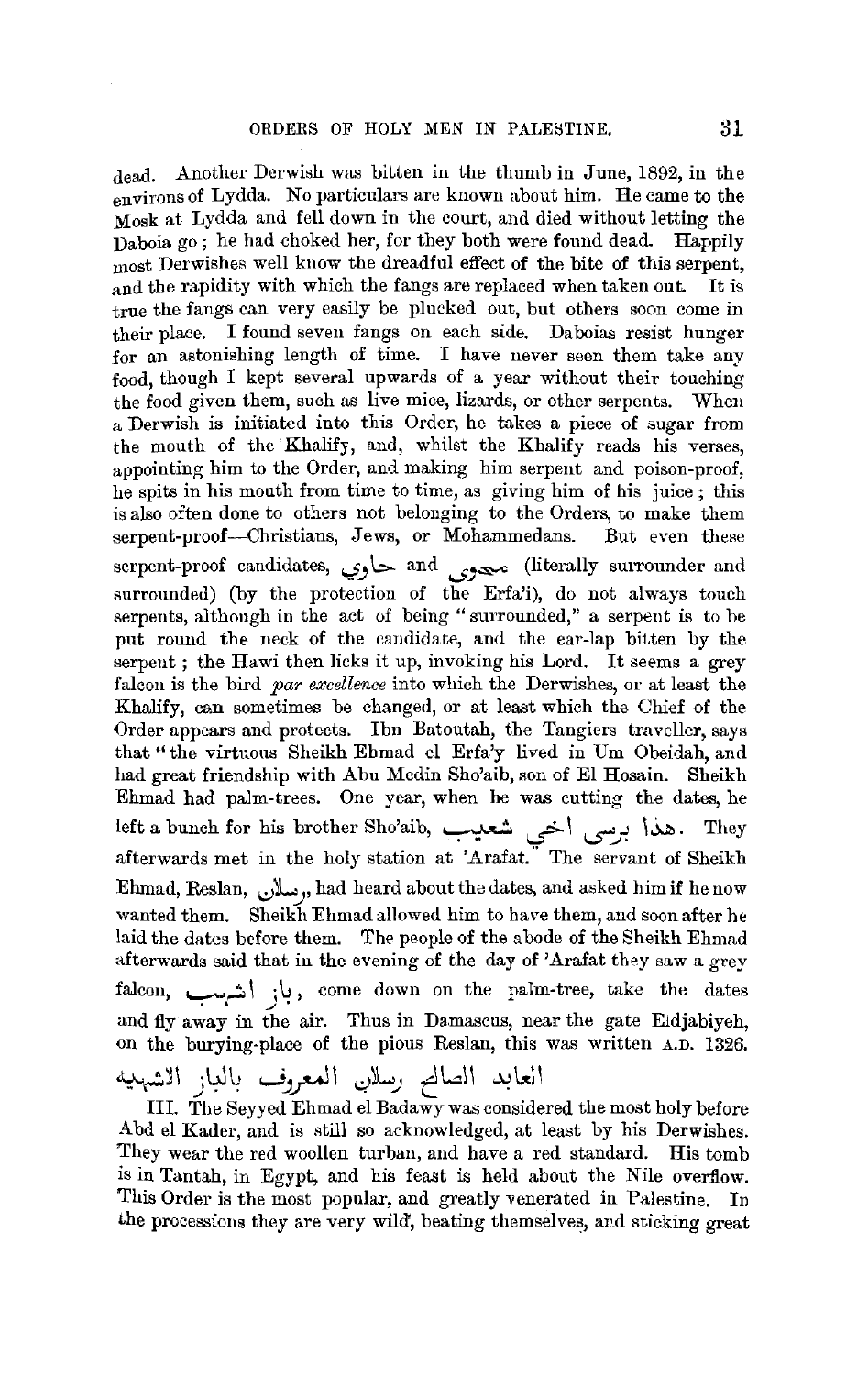pins into their cheeks and near the eyes; they stand on swords, eat cactus-leaves, and drink the water which remains from hand-washing of an assembly. When once aroused to holiness they much resemble brutes. Although el Badawy himself never married, he is very liberal towards adulterers; it is said a pious Mohammedan went to visit his grave, and found an immense multitude there, and among them a man and woman in the precincts in a very indecent position, so, without finishing his visit, he turned away and was going home, when his beast staled in the waters of the Nile. A horseman reproved him, saying, " Why defilest thou the stream *1"* but the pilgrim remarked that the stream was broad, and could not be defiled by such a little thing. Well, then, said the Badawy-for it was he-" Go back and feast, an adulterer can no more defile the abode of the Badawy than this urine can the stream."

The daughter of Bari, وبنت با<sub>ر</sub>ى, was the most handsome of women that ever lived, and she was a Derwisha. One day when Badawy, Erfa'i, and Dsuki were in the plains of Mesopotamia, Bint Bari took a Paradise jug and wanted to drink it all, leaving none to the others. Erfa'i went, but was afraid to look at her for fear of losing his holiness, for a Derwish may not look at a woman and wonder at her beauty. Dsuki then went, but without success, so the Badawy put on old ragged clothes, full of lice, and came to her palace at Bagdad. Of course, as a Derwisha, she at once knew he was coming. He asked for the water, which she would not give up. She lifted her two veils, وبراقع, but he could not be moved by her beauty ; so he said, " Earth ! swallow her," and the earth swallowed her to her knees. Then he asked her the water, but without success. A second command to the Earth, and she was swallowed to the stomach, a third to the breast; and then she said, "Will you marry me *1"* He told her to put forth her hand, and he spat through it to the earlh, and said, "Your hand cannot stand my spittle, how will you stand me in marriage *1"* Still she refused, but after a fourth command, when the earth had swallowed her up to the neck, she ordered a servant to bring the water. Nevertheless, she is in great enmity with these Orders, and wars against them from the sky, throwing stones at them-and hence the Derwishes of these Orders always look up in the sky for fear of Bint Bari. Sheikh 'Ali was the Nakeeb of the Badawy, and a very turbulent Derwish, who always wanted to have his Lord give him power over something, and troubling him. So the Badawy had a stick and threw it away, and said, "Where you find this stick you shall dwell, and not leave your place ; you shall have plenty, and your sacrifices shall come to you as this stick went." So he followed and found the stick north of Jaffa. A harem is built there, and a yearly market is held there. Sidna 'Ali is a guardian of the sea; any ship in danger has only to invoke him, and undoubtedly will be saved, no matter of what nation. An English captain promised £100 to Sheikh 'Ali if he were saved, and eventually went back to England. Having no means of sending the money, he put it into a hollow piece of wood, which he pushed into the sea. Years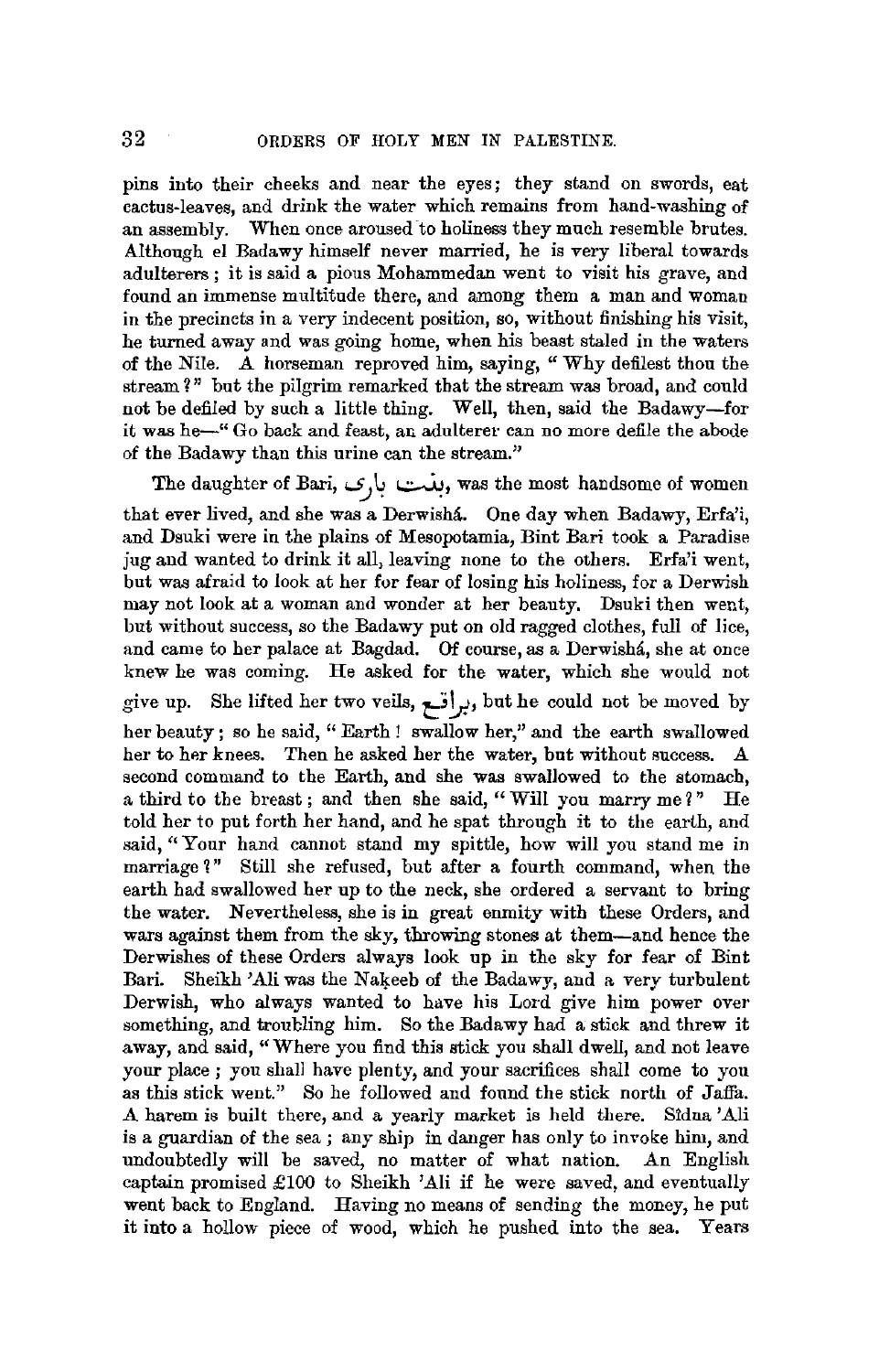passed by, and the captain visited Jafla again, and, for curiosity's sake, rode up to Sidna 'Ali. When he came there he found the log of wood in the court-yard, which some Denvish had brought in from the sea-shore. He told the servant of the harem to "please find £100 enclosed." He told him his story, and since that time the English also believe in Sidna 'Ali's power over the waves.

It is a speciality of Sidna 'Ali to procure for himself ;the vows sent to him in every shape or manner. If a goat is sent to him from any part he receives it. Grapes, wheat, bread, are received by attraction, though most gifts are brought to him at the annual feast, when all the people of the plain go to visit his shrine. These feasts generally last three days, some time in July, but they never receive the same attention as the Rubin feast, south of Jaffa. Sidna 'Ali is particularly charged to keep back the sea waters from the land, though they acknowledge this to be done by divine force, ~I **i.).,)j'** *Kudra illahii.* The ancient town of •Arsuf, the ruins of which are only some quarter of a mile away, was miraculously thrown down by Sidna 'Ali in a war against the infidels when they were greatly in want of water and hardly pressed upon by the enemy.

IV. Sidna Ibrahimel Dsuki, *Jr~\* ~1/,\ IJ~, hashistombin Dasuk. He has a yellow flag and turban. Like the other two, his followers are at enmity with Bint Bari, who belongs to the 'Ajami Order. The Dsuki has a Khalify in Kuryet el 'Enab. When he goes to Beit Mahsfr, he has to pass by or below the abode of the 'Ajami on the hill above Beit Mahsîr; but he never can pass there unprotected, as the 'Ajami is still angry for the water-jug of Paradise. So he always goes, not on the 'Ajami's lands, but on others close by, for fear of being killed. On the  ${\rm (th\ of\ November,\ 1891,\ the\ Sheikh\ Ibrahim\ el\ Enbawi, ~\ }$ شيخ أبراهيم *...s\_,~\,* died, leaving a son of 14 years, and this man is a Khalify. The holiness is hereditary, the forefathers having been traced back for some centuries. When Sheikh Ibrahim died, he wrought many miracles. 1. He died quietly sitting. 2. He had told his relatives not to weep at his death, but as soon as his daughter knew he was dead, she threw out her arms and could not draw them back again. The son then took his· father's mantle *(see* 2 Kings, ii, 13-14), and rubbed the daughter's arms, so she got right again, and they omitted the usual wailing. 3. He groaned after he was dead. 4. His standard spread horizontally over his dead body when the bearer of it walked before the bier. The Mukhtar, مجمَّعْار, or Mayor, of Abu Ghôsh, of the famous Abu Ghôsh family, wanted to put the turban of his father on the young hereditary sheikh, but he refused to be " crowned" by an inferior, and himself put the turban half round and left the other half hanging down, till he is old enough to go to Dasuk, in Egypt, and receive his coronation, وعموميه. from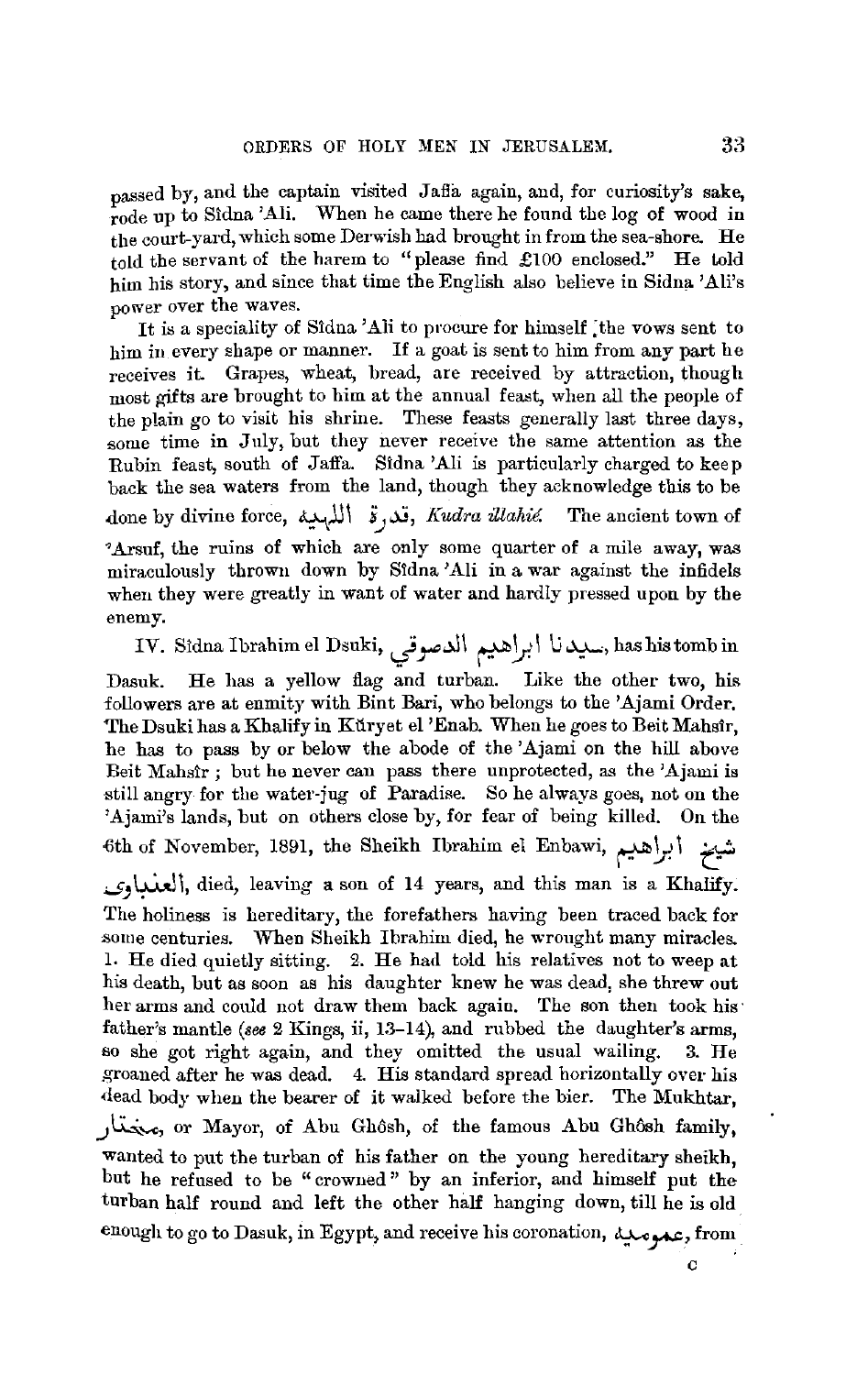his own Khalify, as all his forefathers did. He is greatly venerated, and will obtain money enough from the believers to go to Egypt with all pomp, as becomes Lim.

As already mentioned, Bint Bari and the 'Ajami are minor Derwish Orders. The 'Ajami, exxx, who has several mosques or *makam* in Palestine, is a very angry sheikh. He never pardons offences, but strikes dead at once, or lames, or gives some such sign of his real existence, as is mentioned in "Folklore" *(Quarterly Statement,* 1893, p. 219). Sometimes **a** man may be initiated and become an acting Derwish at once-that is, he takes a spear and the cap or turban of his Lord and becomes a Fakir, *fa,* a poor man, living on charity. He may do this only for a time, but generally the Fakirs remain so all their life. Usually they take up poverty, after having assisted for several years as an unrecognised Derwish, going about their work as usual, with no outward sign. The rosary may or may not be the only thing they carry, but they are not necessarily Derwishes because they carry the rosary. When they become wandering Derwishes who have made the vow of poverty, no matter to what Order they belong, they grow their hair and wear old and patched garments. The hair-growing seems to have its origin in the law of the Nazarites (Numbers vi). It is a great trouble for the fellahin to have long hair, because of the vermin, and it is thus considered to take away the comforts of life, which is its main object. It is also, of course, a visible sign of the man being a Derwish. *If* a Derwish commits a sin, does anything unlawful in his Order, he must repent and never do it any more ; also, other Derwishes of his Order come and beat him, or, as the case may be, reject him altogether from the Order. A pilgrimage to Mecca may take away some sins. The rosaries they wear are made of olive or storax wood, عبد, 'Abhar, and have a hundred or a thousand beads, to facilitate repeating the name of God  $(\lambda\mu)$  as often as possible daily.

The mass of fellahin consider Derwishes to be really holy, and respect them, even kissing their hands when they are known. They also believe that they can wound persons or animals with their swords or with their spears, and heal the wounds immediately by invoking their Lord. A Derwish, called Sheikh Hamdan, شيخ حمدان (the title "Sheikh" is given to a Derwish when he is acknowledged as such), lived in Urtas for several years. He came from 'Allar el fôka, and had his scenes of *fukur* every Thursday evening. He was much respected by some, but the Urtas people in general did not think very much of his holiness-nevertheless, some were initiated by him, and especially an elderly man, who gave him hospitality. His fits of fanaticism led him to run over the rocks and mountains round about, where he met his Lord the Badawy. On such occasions he often ran away naked. His friend and host, who was somewhat simple-minded, believed in his Derwish, and was initiated by him, receiving a sufficient quantity of stripes on his head to stun him. The new Derwish, Ethman,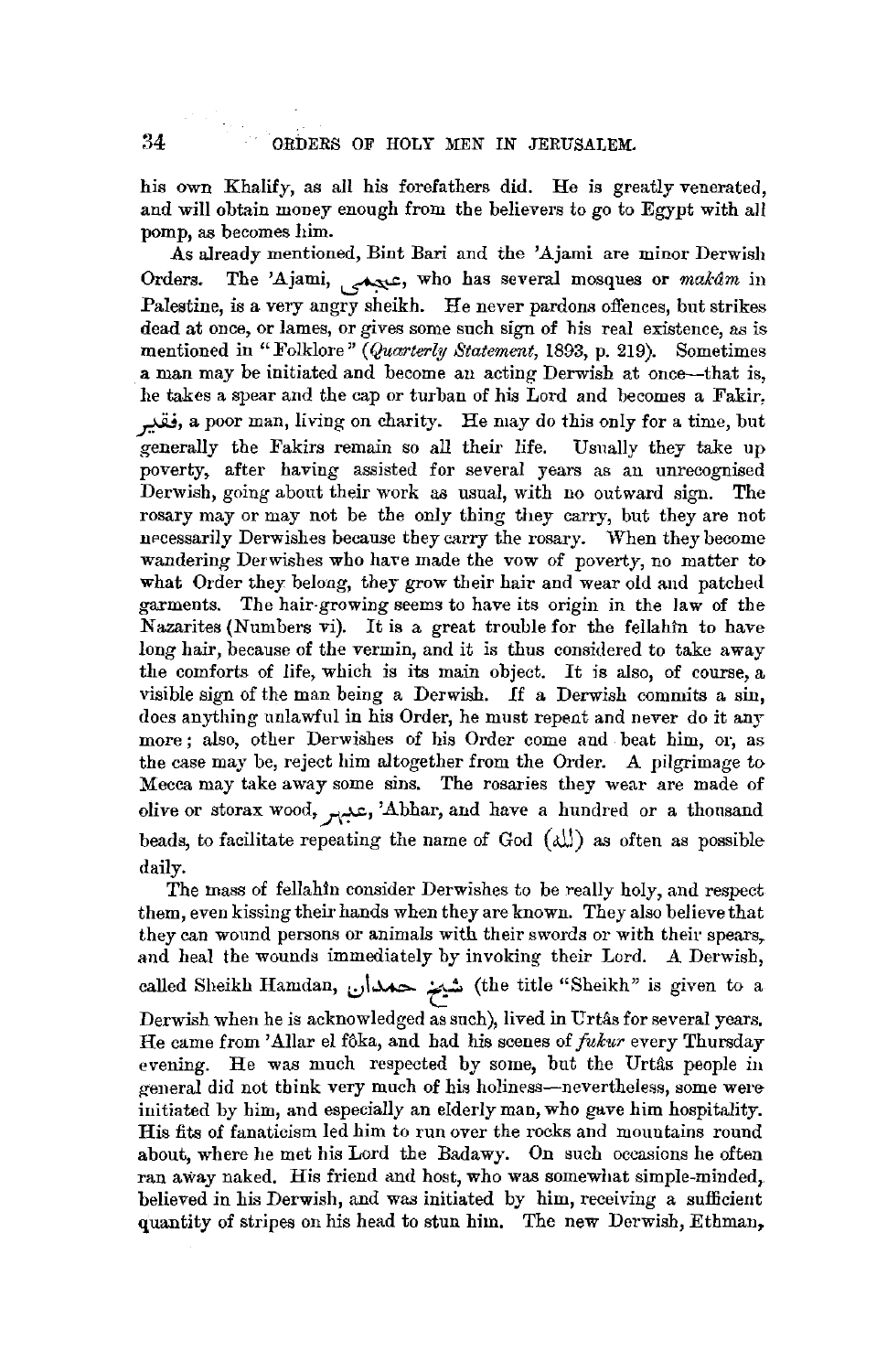*.:)~* or ~~' was quite persuaded of his power of working miracles. On one occasion I saw him push a huge iron pin through his. cheeks, one side in and the other side out. After it was pulled out, his. cheek was found pierced through and bleeding, upon which Sheikh Hamdan spit on it, and washed it away, calling to his Lords  $\mu$ . This is the only "wonder " I saw. The man bled very little, and probably was accustomed to pierce the cheek, though the holes did not remain, but.<br>completely healed. However, on one occasion Sheikh Hamdan, an However, on one occasion Sheikh Hamdan, an unmarried man, in one of his frantic runs, seems to have given a *rendezvous* to the fair daughter of Ethman, and in course of a few months the sheikh disappeared-called to Egypt by the Badawy. He has never again been seen at Urtâs, and the daughter was delivered in secret by a. Bethlehem midwife. Sheikh Hamdan lost respect and holiness, and became a camel driver many years afterwards in his own village. As a rule, the Derwishes are married men-at least, marriage has nothing to do with being a Derwish.

Sultan Badr, .سلطان ند, has his abode in Deir es Sheikh, a village in Wady Isrna'in. He is said to have been a descendant of Hassein, the grandson of Mohammed, and when war waged between the Egyptian and Syrian Khalifs, was killed near Deir es Sheikh. The now living direct descendant is Sheikh Ethman, a man about 50 years of age, with fine features, tall and very sober in speech. About the years 1874-1882 he lived partly at Urtâs and partly at Deir es Sheikh, and during these years he was voluntarily dumb, his noble ancestor having asked him not to speak for this time, and thus to avoid sin; he would always talk by signs. He was greatly venerated by everybody, both fellahin and townspeople, and even the Pasha of Jerusalem would rise when. he came to the Seraia, and generally presented him with garments. This sheikh, aa a descendant of Sultan Badr, relative of Mohammed, wears the green turban. When Ibrahim, Pasha of Egypt, was ruler of Palestine he took away many lands belonging to Welies and such holy men, but when he sent his soldiers to take Deir es Sheikh, a swarm of bees attacked the regiment, and as often as they tried to come up, bees kept them back. Then they knew that these bees were none else but Sultan Badr himself defending his abode. (The inhabitants of Sheikh, a village near Hebron, also claim relationship with the prophet, and wear the green turban.) Sheikh Ethman, the dumb, when I met him about 1889, had finished his vow, and was again allowed to speak, his ancestor, Sultan Badr, having withdrawn his injunction. Also this sheikh, who was respected in almost all southern Palestine, lost a great deal of his prestige on being found acting against the Government in a criminal affair. Instead of showing his power, he simply denied having done anything. The following were the circumstances  $:$ 

.A murderer, who was brother-in-law of Sheikh Ethman, was brought, bound, to Jerusalem from Hebron, passing along the Wady el Biâr to

 $c<sub>2</sub>$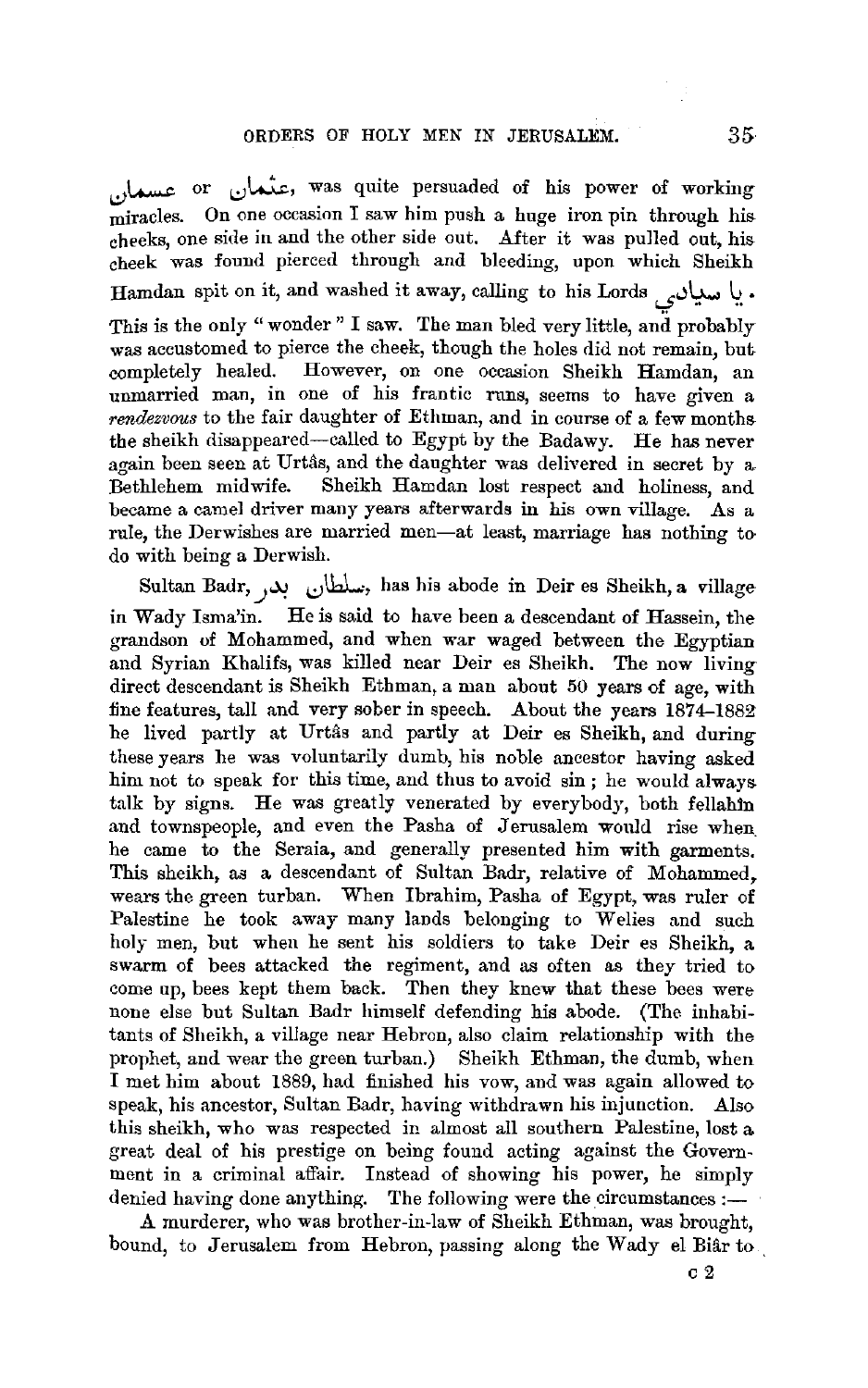Solomon's pools. Above Deir el Benât, Sheikh Ethman and six Urtâs people were hidden behind the rocks, and all of a sudden jumped out shouting and swinging swords, and frightened the two gendarmes accompanying the murderer. Feigning to be the avengers trying to kill the convict, they cut loose the handcuffs and set him free. Not long afterwards an officer and twelve gendarmes came to Urtas. All the culprits, except Sheikh Ethman, had left the village and hidden in the cave of Khureitûn. The officer did not care for his holiness, and began administering a flogging, whereupon the sheikh seized an opportunity of slipping away. 'This occurred in 1881, and since then the sheikh has lost a good deal of his esteem both in the country and in towns.

Different districts have sheikhs of this class, of more or less sanctity, but these do not belong to the Orders, but are hereditary sheikhs, like Sheikh Ibrahim Nasr, of Küryet el 'Enab, already mentioned. The Rubin Bedawin, too, have a hereditary family of Derwishes, descendants of the Sheikh Zooeied, 'شيخ ; ويبيد. Their sanctity is of a quiet kind. Hamed, a Derwish, was cheated by his partner, but Sheikh Zooeied took revenge and struck the wife of. the cheat with insanity. A Bedawy told me that one day, running through the Rubin marshes, where there are plenty of buffaloes, a buffalo all at once pursued him, and would have \_gored him to death had he not taken his gun and aimed at the animal, at the same time crying to the sheikh, " Yellah, ya Sheikh Zooeied," ~J) ~ Y, <ll~'.• when suddenly the animal stood still, looked at him, and turned away.

A Derwisha (female Derwish), living at Sidna 'Ali, north of Jaffa, with a green head-dress and veil, is consecrated as the *prophets joal,*  - مهرة المُدبى Fler way of begging or asking alms consists simply in neighing just as a young foal would, never saying any more.' She can

<sup>1</sup> [NOTE BY DR. CHAPLIN.--Once when I was at Stdna 'Ali (el Haram) this young woman came into our camp. She was suffering from a peculiar nervous affection, not very uncommon among girls born in Palestine, which seems to compel those labouring under it to go about imitating the sounds made by animals. I knew one girl who rendered her presence almost unendurable to her family by constantly making a sound like a goose, or a donkey, or some other creature. She was cured by being taken to spend three nights in Elijah's -cave on Mount Carmel. On the third night a venerable old man appeared to her, placed his hand on her head, and said (in the Arabic language), "Fear not, my daughter, fear not, thou wilt be healed." And healed she was. The old man was, of course, the prophet Elijah. Insane people are sometimes' treated-or used some years ago to be treated-in a similar way, being shut up in the vaults under the Haram area at Jerusalem, or chained to a pillar in the church at el Khüdr, or sent to the cave of Elijah. It is said that benefit is often derived from this method of treatment; the awful sacredness of the place, the silence, the solitude, producing a kind of shock to the nervous system which proves beneficial. The remedy is akin to the sudden fright which cures hiccup,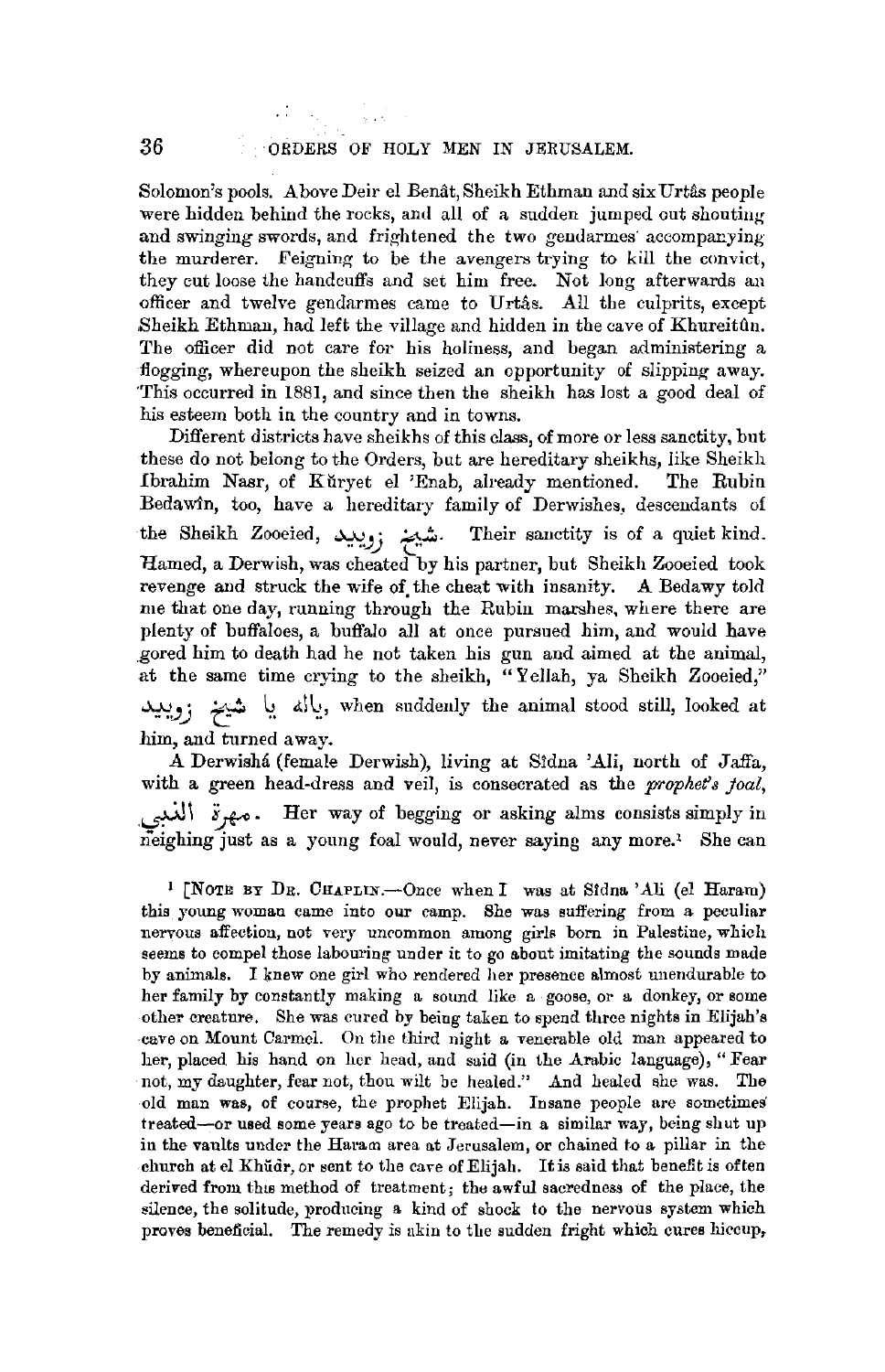often be seen in the streets of Jaffa going from shop to shop *neighing*. Sheikh Ibrahim Abu Rabah', originally from Beit Dejan, now one of the notables of Jaffa, is Khalify of the four Orders of Derwishes, *i.e.*, he can deliver the diplomas. He has the power to work miracles; as He has the power to work miracles; as already mentioned, his mare fought in the Turco-Russian **War.** Many Derwishes also, as *grey falcons,* used to hover above the Turkish army, and catch the shells or musket-balls as they flew. of these Derwishes, and the reason why they exist, is that they may not sin. By wearing bad clothing, being absorbed in prayer, having no earthly comfort, and going about asking alms, they are supposed to keep their souls pure, and the more welies, nebies, and holy places they visit, the more they have "merit before God," لله  $\frac{1}{2}$ 

A Derwish in my service was trying to qualify himself for becoming a wandering Derwish. But he was irascible, and that would not do for a good Derwish. He was fond of arms and shooting ; but extinguishing life, even that of a caterpillar, was sinful in a Derwish. He was also fond of good dress, and was sorry for it. He went twice on foot from Jaffa to Bagdad to visit as many welles as possible, and he hoped, by the grace of 'Abd el Kader, in Bagdad, to become converted. On one trip he was absent eight months, suffered hunger and thirst and fatigue through the Syrian desert, even wore bad clothing in the time of his pilgrimage, never omitted the five regular prayers and his own voluntary prayers, but after all returned to his passions-good clothing, bearing arms, and ill-temper. The poor fellow was much perplexed about it, and told me he could be no real good Derwish as long as he did not put aside all these sins, that he knew Derwishes who even let themselves be beaten without reply. He even went further and said the 38th to 42nd verses of the fifth chapter of St. Matthew's Gospel seem to be wholly written for, and ought to be kept by, a real Derwish. A Derwish is never completely sanctified till he has done all, and then he may even see angels. Angels communicate with and minister to Derwishes. They have shining faces, as the full moon, and have green veils, but this is a secret which may not be divulged. A Derwish who had regular visions, invited another Derwish in Ramleh to come and see in what company he passed his time. When alone on his way home the spectator thought to tell what he had seen, but on beginning, was struck dumb, became insane and died, and the first one soon died also, because

swallowing live spiders for ague, drinking the warm blood of a slain gladiator for epilepsy, .as described by Cornelius Celsus, and perhaps the supposed •fficacy of the royal 1ouch of the pious King Edward and his successors for the "Kynge's Evyll." The chain with which patients are bound to a pillar in the church at el Khiidr (St. George) is, perhaps, that which was shown to Felix Fabri in the fifteenth century as the chain with which St. George had been hound. Brother Felix narrates that he and his companions put it *round their necks* out of devotion. It is (or was when I last saw it) still fastened by means of a large ring round the neck of the sufferer.]